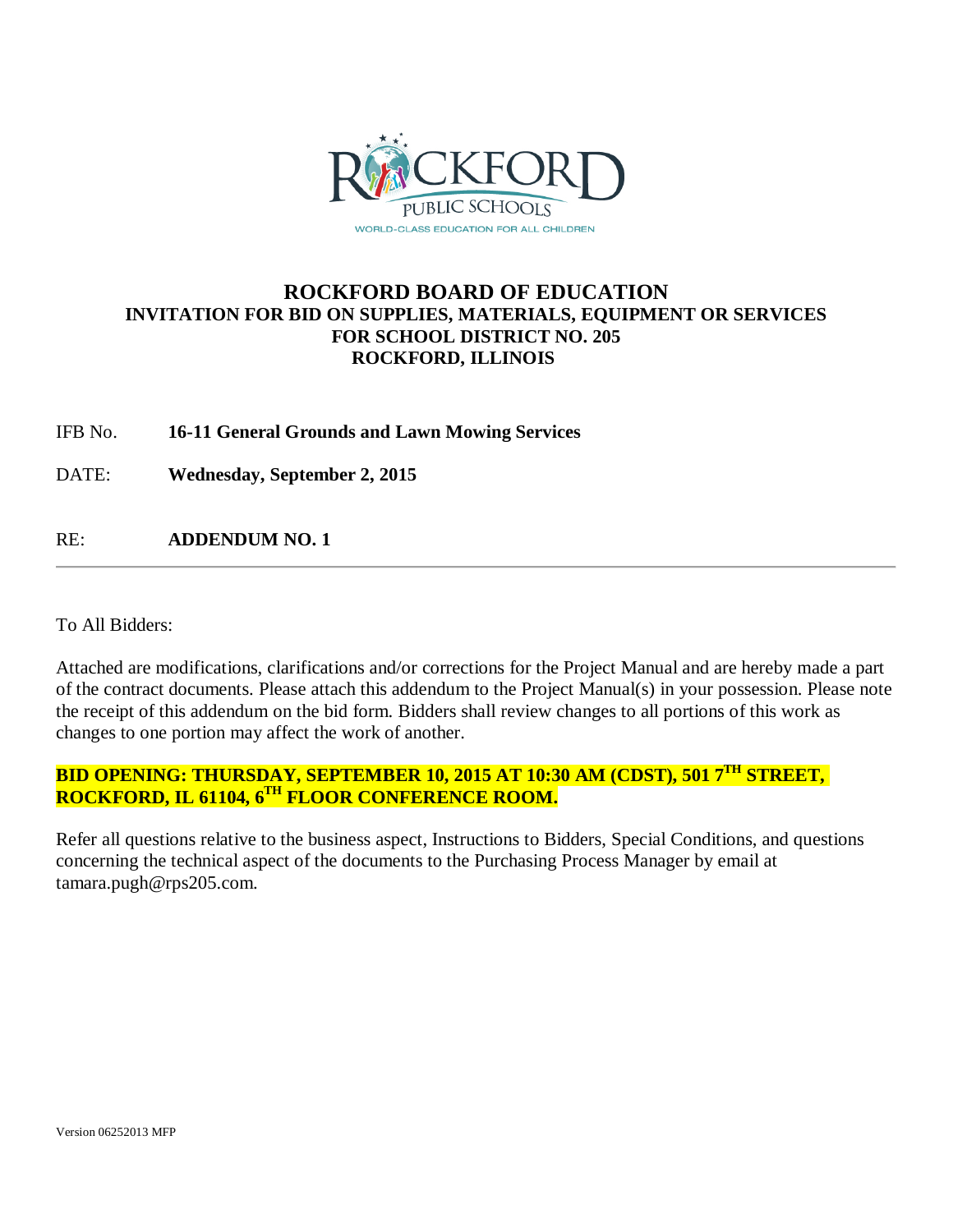### **ADDENDUM ONE**

### **DATE: September 2, 2015**

### **RE: IFB No. 16-11 General Grounds and Lawn Mowing Services**

### **Pre-Bid Meeting Questions/Specifications**

### **Specification change:**

There will be a change to the specifications on the last line under Industrial Weeds on page 32. The last line that reads: This does not include landscaped planting areas. **Will now read: All weeds must be removed from all landscaped planting areas on the entire site. This change is very important!**

### **Question 1:**

The question was asked if the company who is awarded the contract can store any of their equipment on our properties.

**Response 1:**

For safety and liability reasons that is not a possibility.

**Question 2:**

Is a 5% bid bond and 100% performance bond required for this solicitation?

**Response 2:** This project will require a performance bond only.

**Questions 3:** How many copies of the bid does the district need?

**Response 3:** Only one copy is needed for the bid.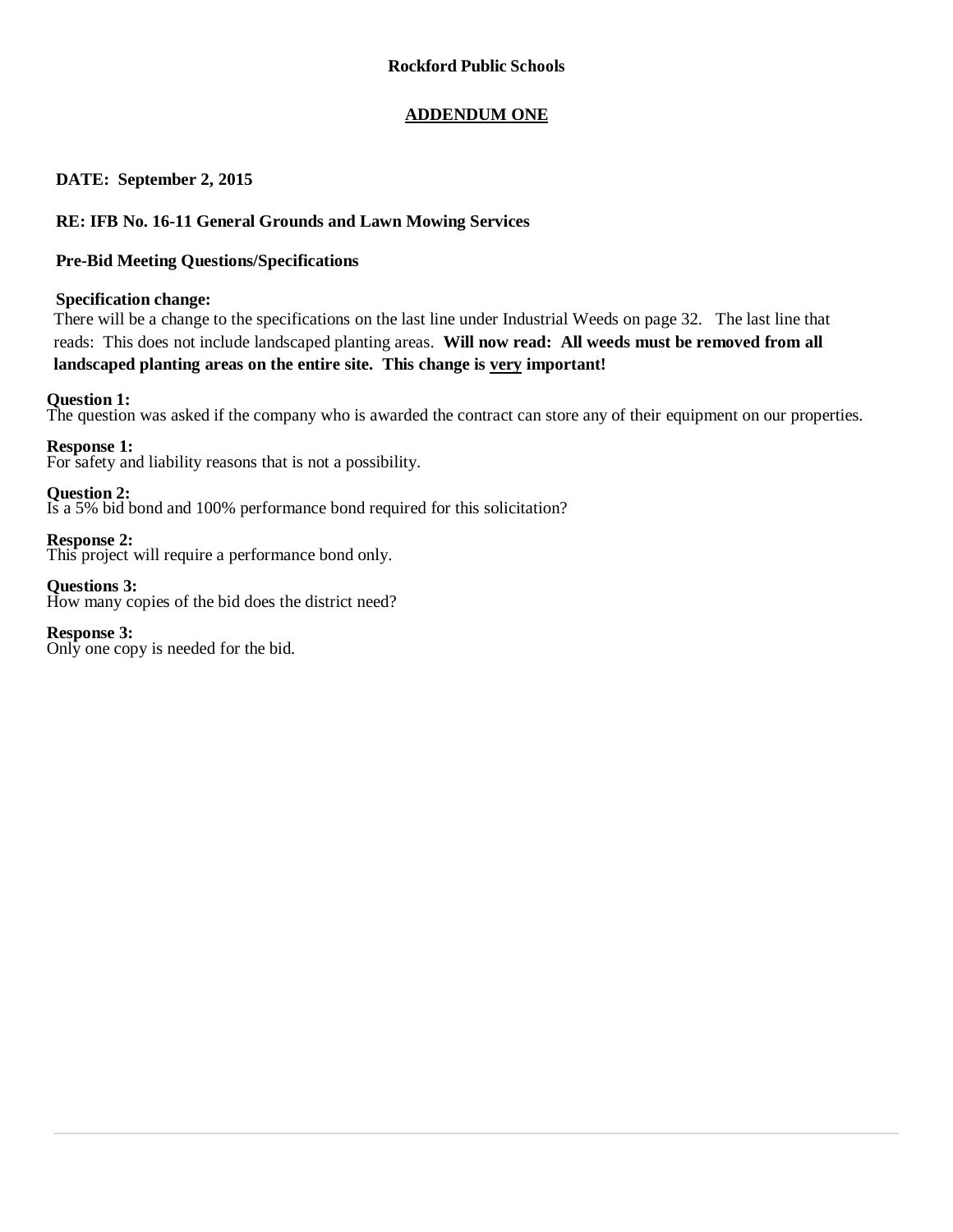Rockford Public School District 205 501 7<sup>th</sup> Street Rockford, Illinois 61104 IFB No. 16-11 General Grounds and Lawn Mowing Services

#### **INDUSTRIAL WEEDS**

Industrial weeds growing from cracks or hard surfaces, along sidewalks, curb lines, roadway edges or any other locations that detract from the appearance of the site are the responsibility of the mowing contractor to remove. There may be times that industrial weeds are present against the foundation of the building. These weeds must also be removed. All weeds must be removed from all landscaped planting areas on the entire site.

#### **SCHOOL MONUMENT SIGN**

Each school typically has a monument sign at some location on the property. The area around the monument sign has some form of landscaping around it. It is the responsibility of the Contractor to keep this area free of weeds. If landscape planting materials are questionable, the Contractor shall contact the Maintenance Manager overseeing this contract.

#### **FINAL APPEARANCE**

The overall final appearance of the property when mowing is completed is important. Picking up or bagging cut grass and mulching leaves is not normally required. Mowing patterns will be such that the clippings and mulched leaves are evenly distributed, not windowed into noticeable areas. Grass clippings will not be allowed to accumulate on hard surface areas such as sidewalks, parking lots or roadways. Mowing patterns will be established and equipment operated so that the height of the cut is uniform and no scalping occurs. All industrial weeds shall be removed. All hard surfaces shall be air swept. A professional manicured appearance is expected. The Maintenance Manager overseeing this contract will be responsible for determining the quality of the site appearance.

#### **REPORTING OF DAMAGE**

Any vandalism or storm damage to School areas or to trees, bushes, play equipment, School equipment, buildings or other objects located in the property must be reported by the contractor to the Facilities Department as soon as possible by calling 966-3010.

#### **COMPLAINTS**

The contractor will be immediately notified by phone of any complaints and given 24 hours to respond to the complaint. Contractor notification form will be mailed or emailed as a follow-up to the contractor. Each contractor will be given an opportunity to respond to any complaint in order to correct or clarify the situation. The contractor will be responsible for any repairs or restitution necessary from such complaints.

#### **BID FORM**

Bidders should list the cost per week for mowing service on the lines provided next to each School. The first mowing will start the first week of May through the last week of October. This should total 26 mowings per season.

Bidders are asked to submit their lowest price on the sites they are interested in at this time. Bidders may bid on any or all School sites; however, the maximum number of sites awarded to one bidder shall be determined by the Rockford School District.

The services requested in this bid are not subject to the prevailing wage regulations.